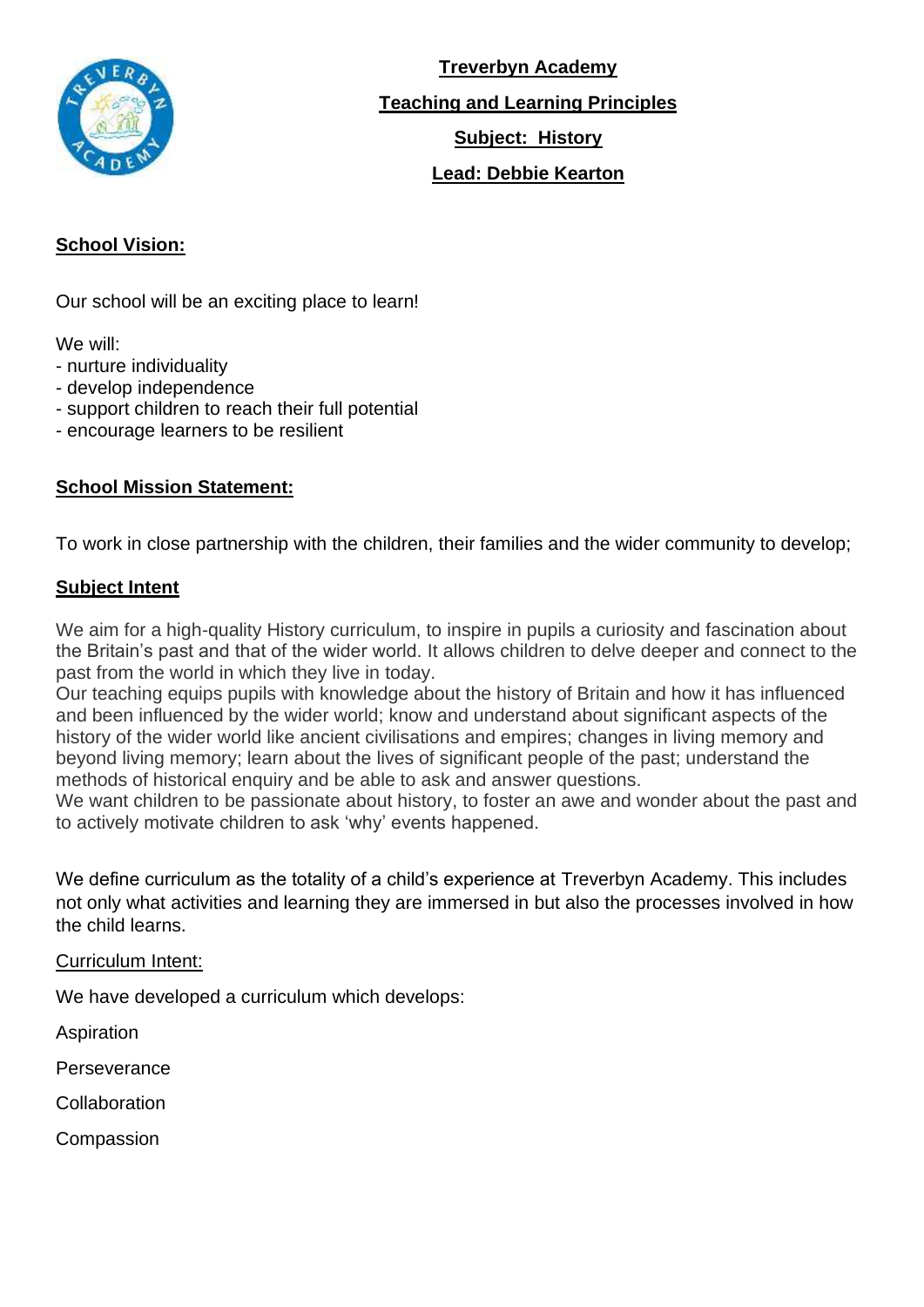To ensure curriculum quality we have addressed the following:

- Developing sequential learning where pupils know more and can do more
- Local context and filling the gaps from pupils' backgrounds
- Considering depth and breadth and curriculum content
- Ensuring exposure and immersion in high quality texts linked to topics
- Having clear and focused opportunities for assessment
- A mastery approach
- Listening to the pupil voice
- Reviewing and evaluating curriculum design
- Clear curriculum leadership and ownership

### **Subject Implementation:**

- Every class will study 3 topics which are focused on History
- Links will be made between prior learning and future learning
- New topics will begin with a recap of prior knowledge gained/taught
- Historical terms and vocabulary will be reinforced and demonstrated within the class
- Children will use a range of primary and secondary sources to gain information and knowledge

### **Subject Impact:**

We aim for every child to be able to:

- Recall key periods of history and its place within a timeline and be interested to find out facts and information
- Identify key people in history who have contributed to the past and influenced the way we live today
- Make comparisons between periods of history, identifying similarities and differences
- Present my knowledge and understanding in a variety of ways

### **Skills Progression:**

We use the objectives from the National Curriculum to ensure good coverage and challenge for all. We carefully track the objectives to ensure that new learning builds on prior knowledge and consolidates understanding showing sound progression across the depth and breadth of the subject.

Within lessons and topics, we ensure sufficient time is given to recall prior learning so that children are able to see and develop links within their learning.

For further information, please see the subject overview grid and the skills progression document.

Contextual example: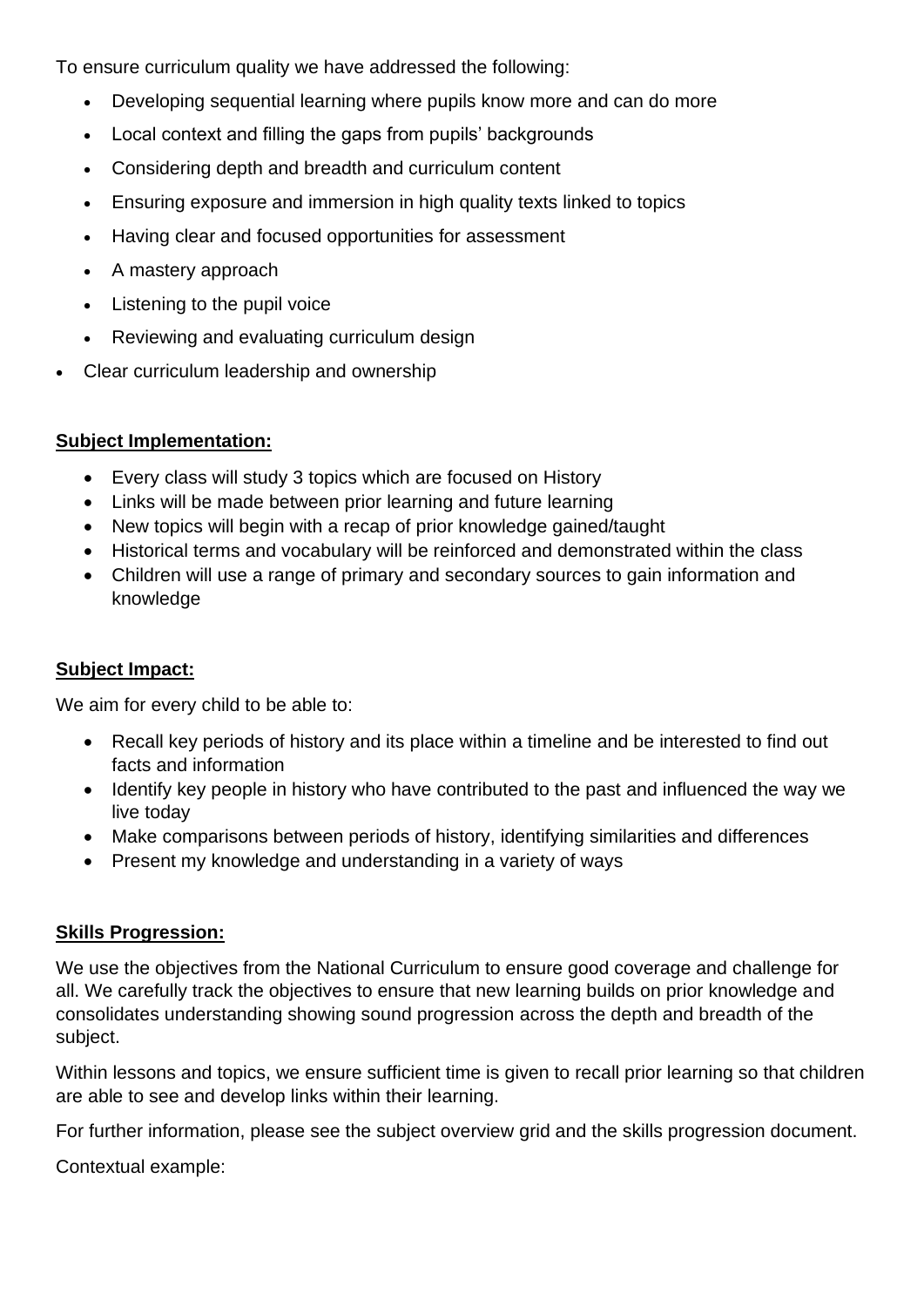For example, when studying the Ancient Egyptians in Year 5/6, children will understand how this fits in the timeline alongside previously taught periods in time such as, Romans, Victorians and Vikings.

## **Teaching and Learning Expectations:**

- Lessons will promote a love of learning
- Activities/questions will promote curiosity
- A minimum of 6 hours per topic of work
- There will be the same high expectation of presentation and quality of work throughout all areas of the curriculum.
- Links within English and Maths, as well as drama and ICT links
- Regular opportunities for AfL through a range of activities
- Recall of prior learning quizzes, topic maps, verbal discussion

### **Working Walls/Displays:**

- Historical timeline related to unit of study
- Key words
- Examples of work linked to topic

### **Monitoring/Assessment:**

- Exit Points (eg: quizzes, performances, writing links)
- Summative Assessment EYFS, end of KS1 and the end of KS2
- Pupil Conferencing
- Learning Walk/Lesson Observations
- Work Scrutinise

## **History's Place in our curriculum**

# **History's place in our curriculum**

**We** *are* **historians.** We study people, places and events that happened in the past.

We think it is very important to know when and in what order things happened in the past. We call this **chronology** and in KS1 and KS2 we use the correct words and terms to show our growing chronological awareness. In Key Stage 1 we might say that an event happened 100 *years ago* which is *before* our grandparents were born. In Key Stage 2 we might say that the First and Second World Wars both took place in the first half of the *20th Century* and were separated by a gap of 20 years.

We are aware that some of the topics we study in history deal with events which lasted for a short time (Great Fire of London) whilst others topics deal with events and developments which went on over hundreds of years (the Anglo-Saxon and Vikings). We are aware that historians divide time gone by into periods or ages which have their own historical names, e.g. the Stone Age, the Romans, the Stuarts, the Victorian era.